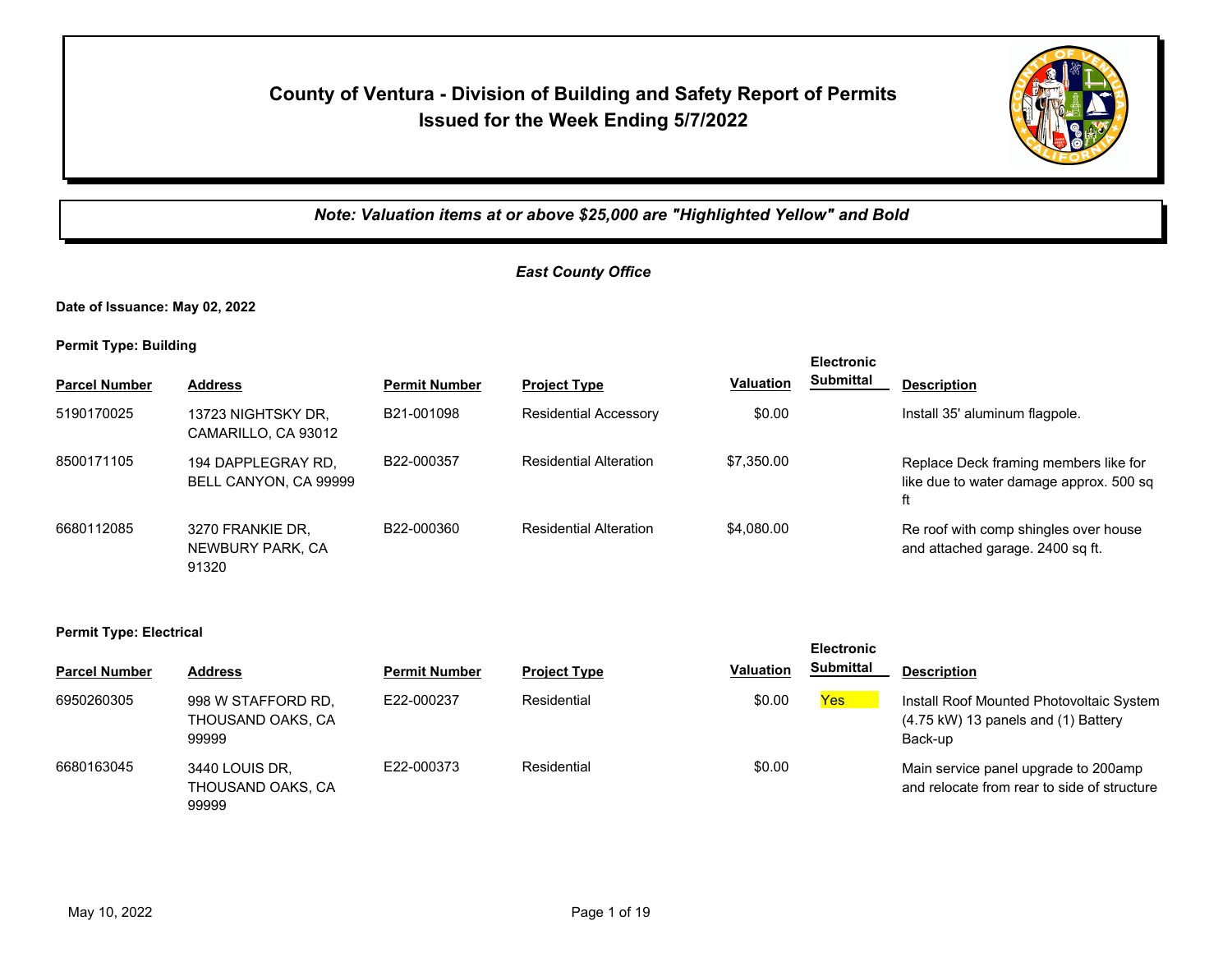## *Note: Valuation items at or above \$25,000 are "Highlighted Yellow" and Bold East County Office* **Date of Issuance: May 02, 2022 Permit Type: Plumbing Parcel Number Address <b>Permit Number Project Type Valuation Submittal** Description **Electronic Submittal** 8500092035 36 COOLWATER RD, P22-000118 Residential \$0.00 <mark>Yes</mark> BELL CANYON, CA 99999 P22-000118 Residential **Repair sewer in driveway on homes** \$0.00 Repair sewer in driveway on homes property at the city connection **Date of Issuance: May 03, 2022 Permit Type: Building Parcel Number Address Permit Number Project Type Valuation Submittal Description Electronic Submittal** 6450034060 1339 RAINEY RD, SIMI B22-000370 Residential Alteration \$3,910.00 <mark>Yes</mark> VALLEY, CA 99999 B22-000370 Residential Alteration \$3,910.00 **Yes** Reroof 2300 SF composite shingles replace wood as necessary. 5160160765 2748 N LOS PINOS CR, B22-000371 Residential Alteration <mark> \$35,700.00</mark> Tile lift and reset 7000 SF CAMARILLO, CA 99999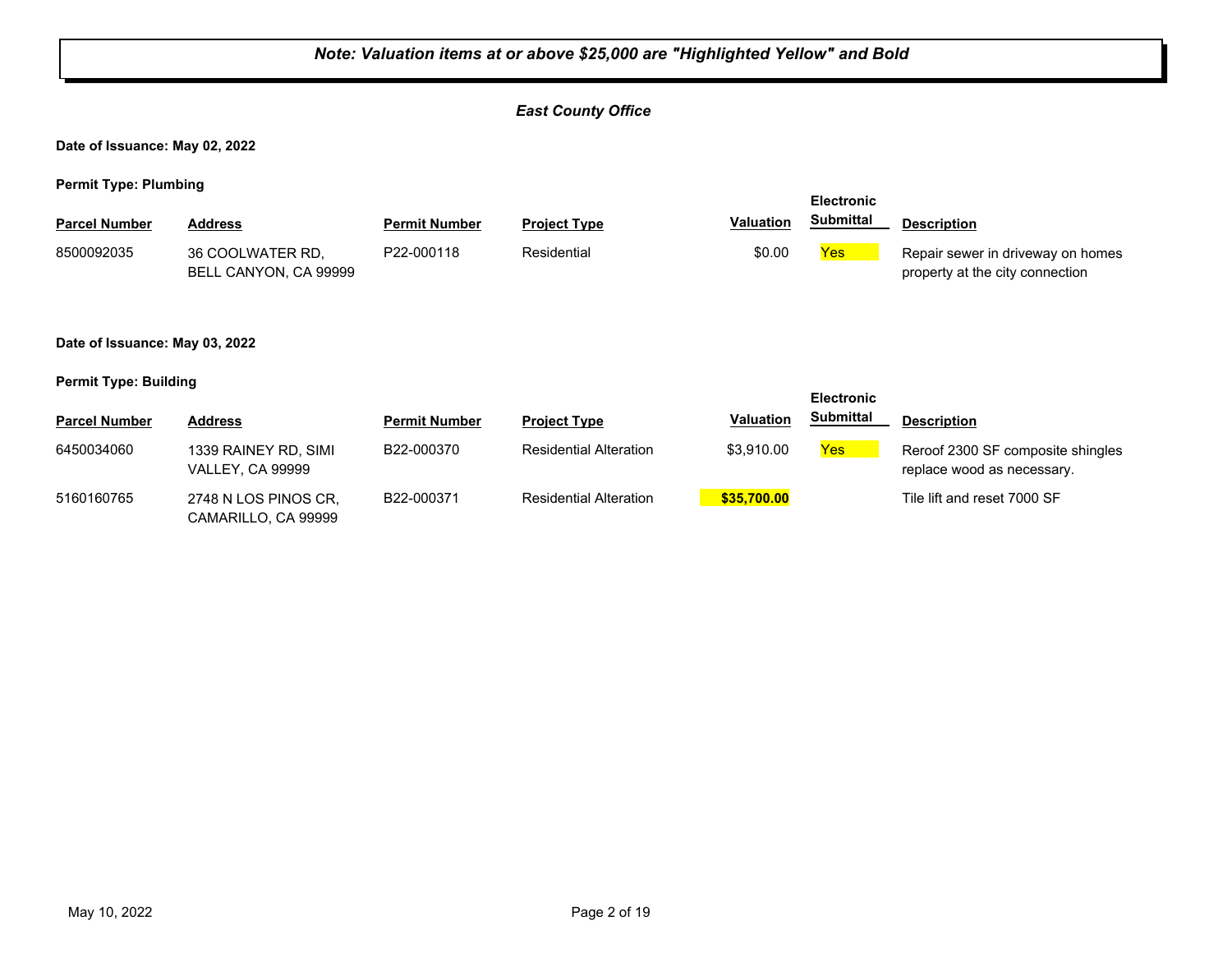## *East County Office*

**Date of Issuance: May 03, 2022**

| r emme rype. Oomso   |                                                    |                      |                     |                  |                  |                                                                                                                                                                                                                                                                                                                                                        |
|----------------------|----------------------------------------------------|----------------------|---------------------|------------------|------------------|--------------------------------------------------------------------------------------------------------------------------------------------------------------------------------------------------------------------------------------------------------------------------------------------------------------------------------------------------------|
| <b>Parcel Number</b> | <b>Address</b>                                     | <b>Permit Number</b> | <b>Project Type</b> | <b>Valuation</b> | <b>Submittal</b> | <b>Description</b>                                                                                                                                                                                                                                                                                                                                     |
| 5200331185           | 11138 SUMAC LN,<br>CAMARILLO, CA 93012             | C21-001529           | Residential         | \$271,861.10     | <b>Yes</b>       | Construct 829 sq. ft. 1st floor addition,<br>convert 200 sq. ft. area of existing garage<br>to living space, convert 105 sq. ft. area of<br>existing porch into living area, legalize 623<br>sq. ft. 2nd floor bonus room and 128 sq.<br>ft. 2nd floor deck, 625 sq. ft. new patio<br>cover, 858 sq. ft. interior remodel of<br>existing dwelling      |
| 5190190045           | 13524 PACIFIC BREEZE<br>DR, CAMARILLO, CA<br>93012 | C22-000091           | Residential         | \$5,292.70       | <b>Yes</b>       | Custom built fireplace                                                                                                                                                                                                                                                                                                                                 |
| 8500061165           | 95 BUCKSKIN RD, BELL<br><b>CANYON, CA 99999</b>    | C22-000478           | Residential         | \$18,682.50      |                  | Interior remodel SFR- Remodel Kitchen<br>approx. 275 sq ft - Remodel 2 bathrooms<br>approx. 250 sq ft - New electrical approx.<br>2000 sq ft for interior remodel - Includes all<br>fixtures for areas mentioned.<br>Repair/replace damaged roof rafters at<br>front area of SFD per civil engineering<br>recommendation.<br>Re-roof approx. 400 sq ft |
| 6680123055           | 728 MALAT DR,<br>THOUSAND OAKS, CA<br>99999        | C22-000479           | Residential         | \$0.00           |                  | Replace furnace, condenser, water heater<br>same location in garage 40 gallons, add<br>ducting, registers, add can lights, replace<br>electrical outlets, electric for condenser<br>and exhaust fans.                                                                                                                                                  |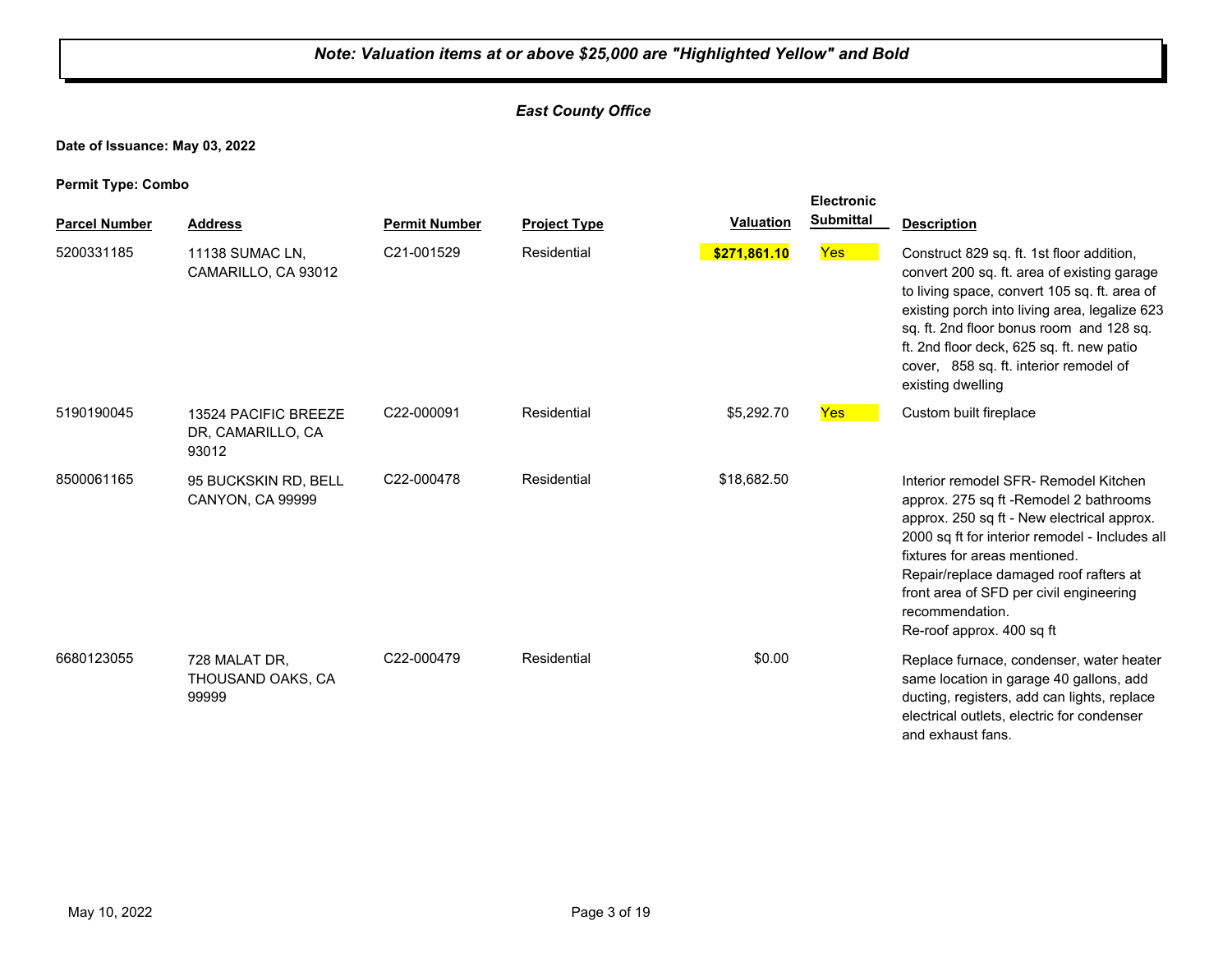#### *East County Office*

#### **Date of Issuance: May 03, 2022**

**Permit Type: Electrical**

| . .                  |                                                  |                      |                     |                  | <b>Electronic</b> |                        |  |
|----------------------|--------------------------------------------------|----------------------|---------------------|------------------|-------------------|------------------------|--|
| <b>Parcel Number</b> | <b>Address</b>                                   | <b>Permit Number</b> | <b>Project Type</b> | <b>Valuation</b> | <b>Submittal</b>  | <b>Description</b>     |  |
| 5040021245           | 11018 E LOS ANGELES<br>AV, MOORPARK, CA<br>93021 | E22-000378           | AG.                 | \$0.00           |                   | New Main 200 AMP Panel |  |

#### **Date of Issuance: May 04, 2022**

#### **Permit Type: Building**

|                      |                                                   |                      |                               |                  | <b>Electronic</b> |                                                                                                                                                       |
|----------------------|---------------------------------------------------|----------------------|-------------------------------|------------------|-------------------|-------------------------------------------------------------------------------------------------------------------------------------------------------|
| <b>Parcel Number</b> | <b>Address</b>                                    | <b>Permit Number</b> | <b>Project Type</b>           | <b>Valuation</b> | <b>Submittal</b>  | <b>Description</b>                                                                                                                                    |
| 6350032115           | 1042 HACIENDA DR, SIMI<br><b>VALLEY, CA 93065</b> | B21-000785           | <b>Residential Accessory</b>  | \$19,252.00      | <b>Yes</b>        | New Patio Cover (640 SF) and Reroof<br>(5000 SF) Comp Shingles                                                                                        |
| 8000044035           | 303 N SABRA AV. OAK<br><b>PARK, CA 99999</b>      | B22-000376           | <b>Residential Alteration</b> | \$935.00         |                   | Remove approx. 550 sq ft of Roof tile and<br>install GAF Shingle, Replace<br>underlayment and install new shingle for<br>solar panels to be recessed. |
| 8000221075           | 6688 E BUTTONWOOD<br>AV. OAK PARK. CA<br>99999    | B22-000377           | <b>Residential Alteration</b> | \$15,300.00      |                   | Tear off roof of house and garage install<br>lite weight concrete tile (3000 SF)                                                                      |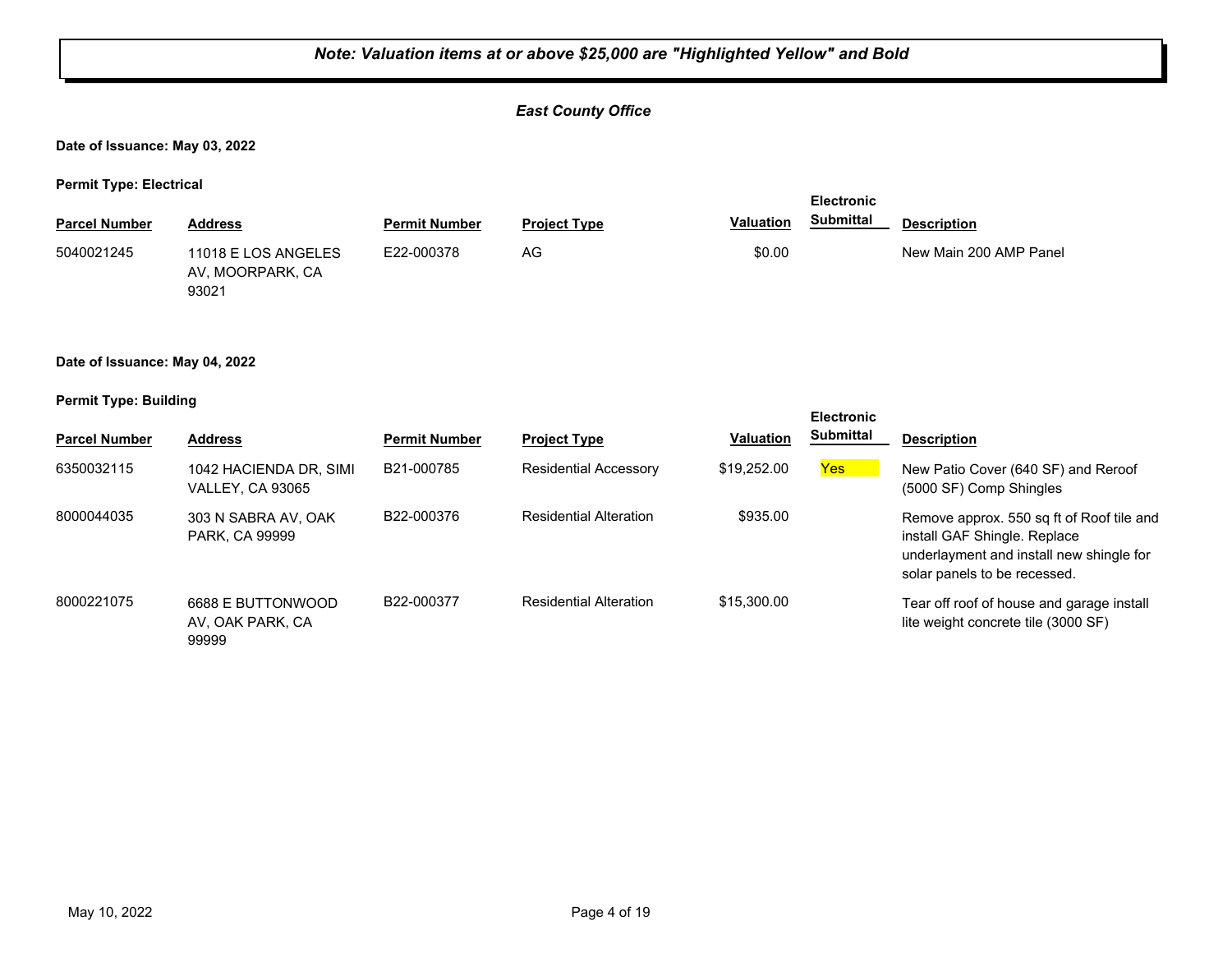#### *East County Office*

**Date of Issuance: May 04, 2022**

**Permit Type: Combo**

| . .                  |                                              |                         |                     |                  | <b>Electronic</b> |                                                                                                                                                                                                      |
|----------------------|----------------------------------------------|-------------------------|---------------------|------------------|-------------------|------------------------------------------------------------------------------------------------------------------------------------------------------------------------------------------------------|
| <b>Parcel Number</b> | <b>Address</b>                               | <b>Permit Number</b>    | <b>Project Type</b> | <b>Valuation</b> | Submittal         | <b>Description</b>                                                                                                                                                                                   |
| 8000361265           | 5031 BLACKPOOL AV.<br>OAK PARK, CA 99999     | C <sub>22</sub> -000470 | Residential         | \$17.435.00      |                   | Remodel 4 Bathrooms (550 SF), Includes<br>550 SF Electrical System Fee, (4)<br>Residential Vent/Fan/Duct, (3) Fixture or<br>Traps, (3) Repair/Alter- Drain/Vent and (3)<br>Repair/Alter-Water Piping |
| 8500121215           | 106 BELL CANYON RD.<br>BELL CANYON, CA 99999 | C22-000482              | Residential         | \$30,590,50      |                   | Remodel Kitchen (600 SF), 2 Bathrooms<br>(365 SF), Electrical System Fee (965 SF),<br>(16) Receptacle/Light/Light, (5) Fixture/trap<br>and (2) Repair/Alter-Water Piping                             |

**Permit Type: Electrical**

|                      |                                              |                      |                     |                  | <b>Electronic</b> |                                                                                    |  |
|----------------------|----------------------------------------------|----------------------|---------------------|------------------|-------------------|------------------------------------------------------------------------------------|--|
| <b>Parcel Number</b> | <b>Address</b>                               | <b>Permit Number</b> | <b>Project Type</b> | <b>Valuation</b> | <b>Submittal</b>  | <b>Description</b>                                                                 |  |
| 6680272415           | 2951 MOLLY CT.<br>THOUSAND OAKS, CA<br>99999 | E22-000384           | Residential         | \$0.00           | Yes               | installation of flush mount roof mounted<br>solar pv panels 13 kw 4.68 inverters 1 |  |

**Date of Issuance: May 05, 2022**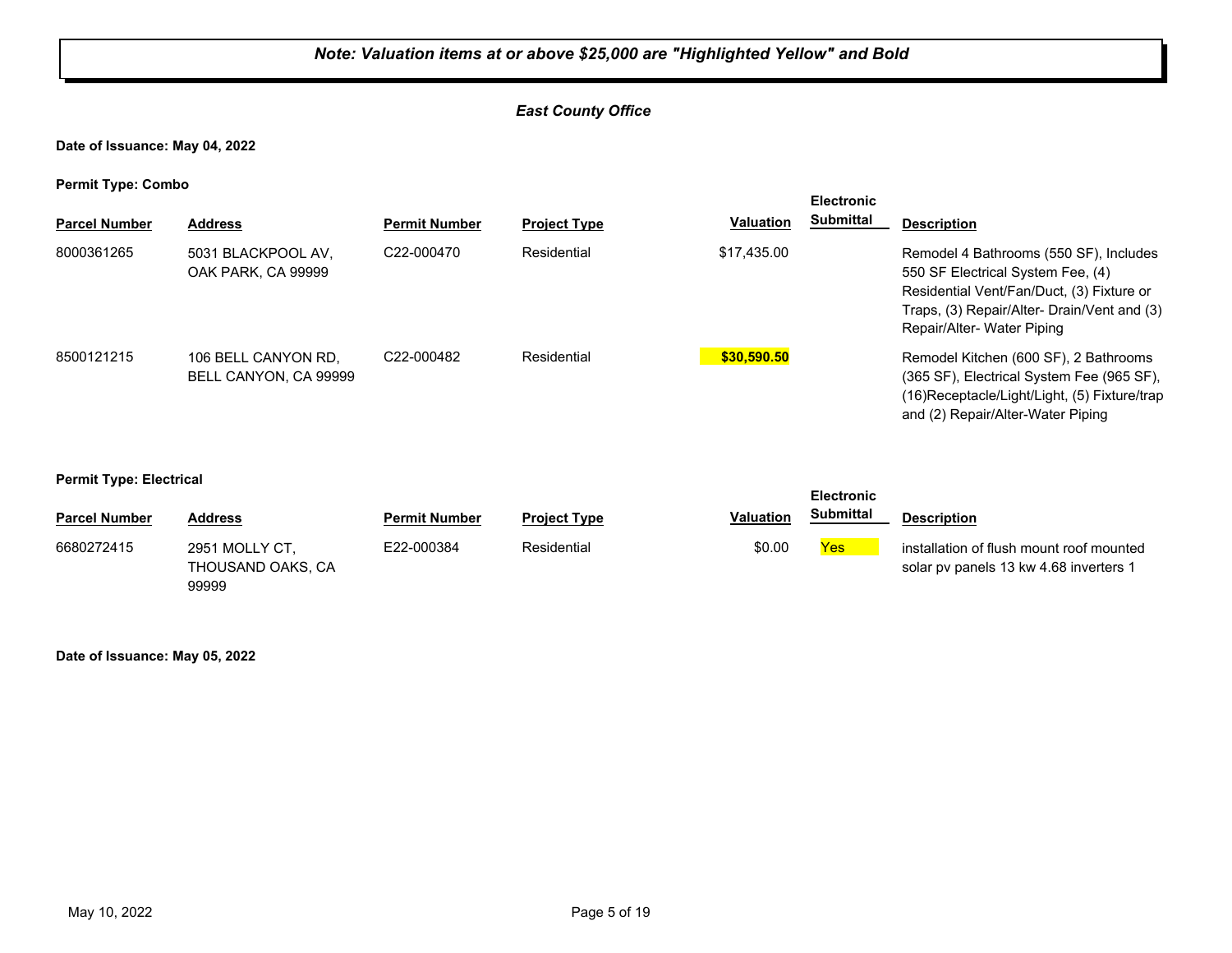#### *East County Office*

**Date of Issuance: May 05, 2022**

**Permit Type: Building**

|                      |                                             |                      |                               |                  | <b>Electronic</b> |                                                                                                                    |
|----------------------|---------------------------------------------|----------------------|-------------------------------|------------------|-------------------|--------------------------------------------------------------------------------------------------------------------|
| <b>Parcel Number</b> | <b>Address</b>                              | <b>Permit Number</b> | <b>Project Type</b>           | <b>Valuation</b> | <b>Submittal</b>  | <b>Description</b>                                                                                                 |
| 8010020035           | 1263 BRIARGATE CT,<br>OAK PARK, CA 91377    | B22-000095           | <b>Residential Accessory</b>  | \$3,511.20       | Yes <sub>o</sub>  | Construct New 11x19 Lattice (Aluminum)<br>Patio Cover                                                              |
| 5160240235           | 11340 HIGHRIDGE.<br>CAMARILLO, CA 99999     | B22-000351           | <b>Residential Alteration</b> | \$976.80         | Yes               | Retrofit 1 sliding glass wood bathroom<br>patio door (32.71 SF)                                                    |
| 8500122085           | 92 BELL CANYON RD,<br>BELL CANYON, CA 99999 | B22-000383           | <b>Residential Alteration</b> | \$3,570.00       |                   | Tile reset approx. 700 sq ft - Remove<br>existing tiles, install new underlayment<br>and reinstall original tiles. |

#### **Permit Type: Combo**

|                      |                                         |                      |                     |                  | --------         |                                                                                                                |
|----------------------|-----------------------------------------|----------------------|---------------------|------------------|------------------|----------------------------------------------------------------------------------------------------------------|
| <b>Parcel Number</b> | <b>Address</b>                          | <b>Permit Number</b> | <b>Project Type</b> | <b>Valuation</b> | <b>Submittal</b> | <b>Description</b>                                                                                             |
| 6850205055           | 1224 GENTILLY PL, OAK<br>PARK, CA 99999 | C22-000486           | Residential         | \$102.40         |                  | 169 sq. ft. kitchen remodel - to include<br>replacing Plumbing, Electrical and<br>Mechanical, new 1/2" drywall |
| 8000371265           | 5305 EVANWOOD AV.<br>OAK PARK, CA 99999 | C22-000487           | Residential         | \$102.40         |                  | 60 sq. ft. bathroom remodel, replace<br>drywall as needed                                                      |

**Electronic** 

#### **Permit Type: Electrical**

|                      |                                                                              |                      |                     | <b>Electronic</b>                    |                                                                                                                     |
|----------------------|------------------------------------------------------------------------------|----------------------|---------------------|--------------------------------------|---------------------------------------------------------------------------------------------------------------------|
| <b>Parcel Number</b> | <b>Address</b>                                                               | <b>Permit Number</b> | <b>Project Type</b> | <b>Submittal</b><br><b>Valuation</b> | <b>Description</b>                                                                                                  |
| 5050112090           | 3990 HITCH BL,<br>MOORPARK, CA 93021<br>3990 HITCH BL,<br>MOORPARK, CA 99999 | E22-000309           | Residential         | \$0.00                               | 200 Amp panel upgrade and a new EV<br>charger next t panel on garage<br>*5/5/22 Revised to include transfer switch* |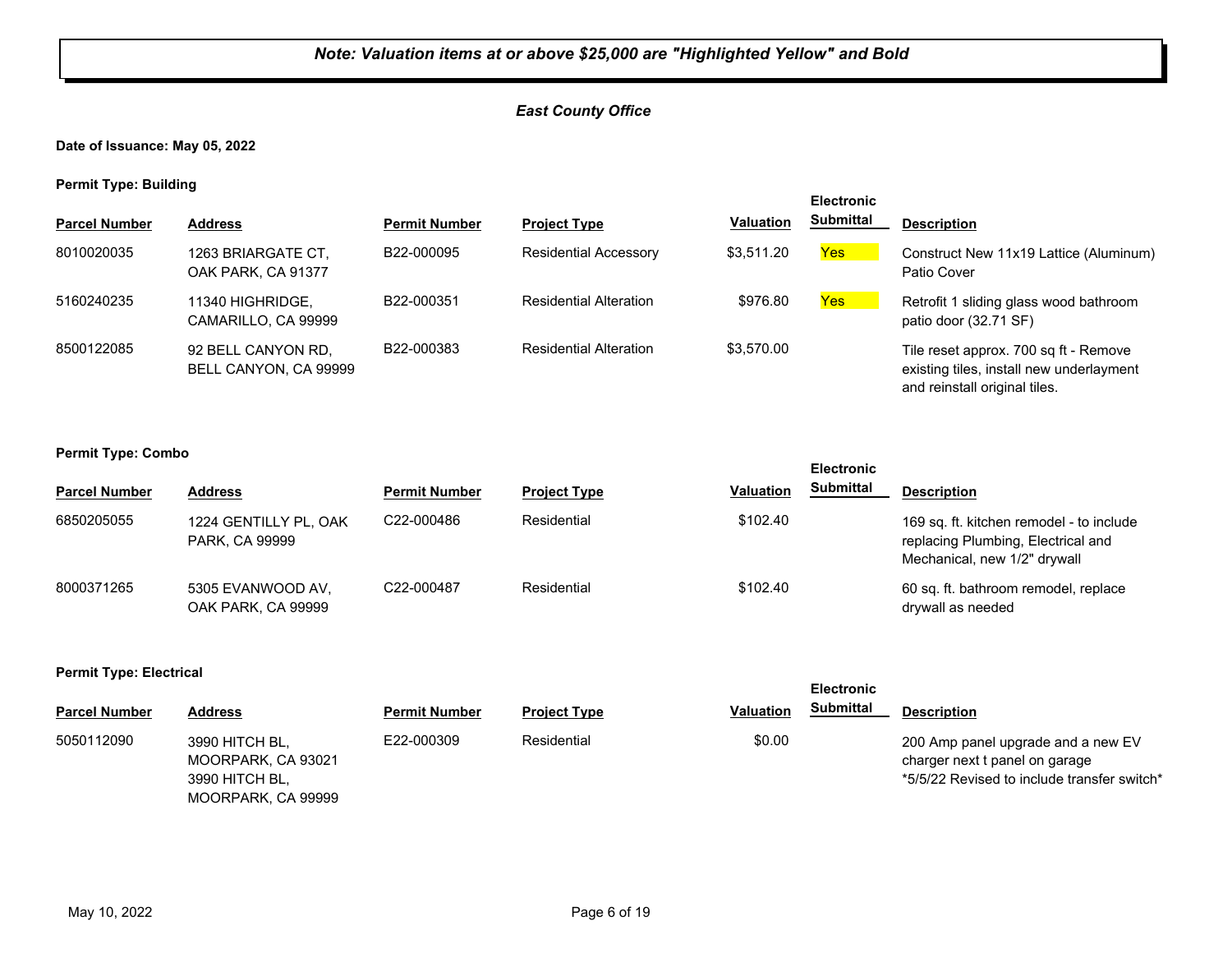#### *Note: Valuation items at or above \$25,000 are "Highlighted Yellow" and Bold East County Office* **Date of Issuance: May 05, 2022 Permit Type: Mechanical Parcel Number Address <b>Permit Number Project Type Valuation Submittal** Description **Electronic Submittal** 4948 BARBADOS CT, OAK PARK, CA 99999 6850350375 M22-000102 Residential \$0.00 Replacing Furnace, Condenser and Coil **Date of Issuance: May 06, 2022 Permit Type: Building Parcel Number Address <b>Permit Number Project Type Valuation Submittal** Description **Electronic Submittal** 51 COOLWATER RD, BELL CANYON, CA 99999 B22-000387 Residential Alteration \$6,504.60 Replace 29 windows Vinyl Retrofit approx. 293 sq ft 8500091395 **Permit Type: Electrical Parcel Number Address <b>Permit Number Project Type Valuation Submittal** Description **Electronic Submittal** 11121 E LAS POSAS AV, CAMARILLO, CA 99999 E22-000278 Residential \$0.00 Photovoltaic Roof Mount 23.04kw - 64 Panels 5160030095 **Permit Type: Plumbing Parcel Number Address Permit Number Project Type Valuation Description Electronic Submittal** 1275 HIDDEN SPRINGS AV, OAK PARK, CA 99999 P22-000120 Residential **Replace Pool and bbq gas line (2" Main)** Replace Pool and bbq gas line (2" Main) and install bond ring for pool deck bondswitching from concrete to pavers-approx. developed length 215ft 6850205125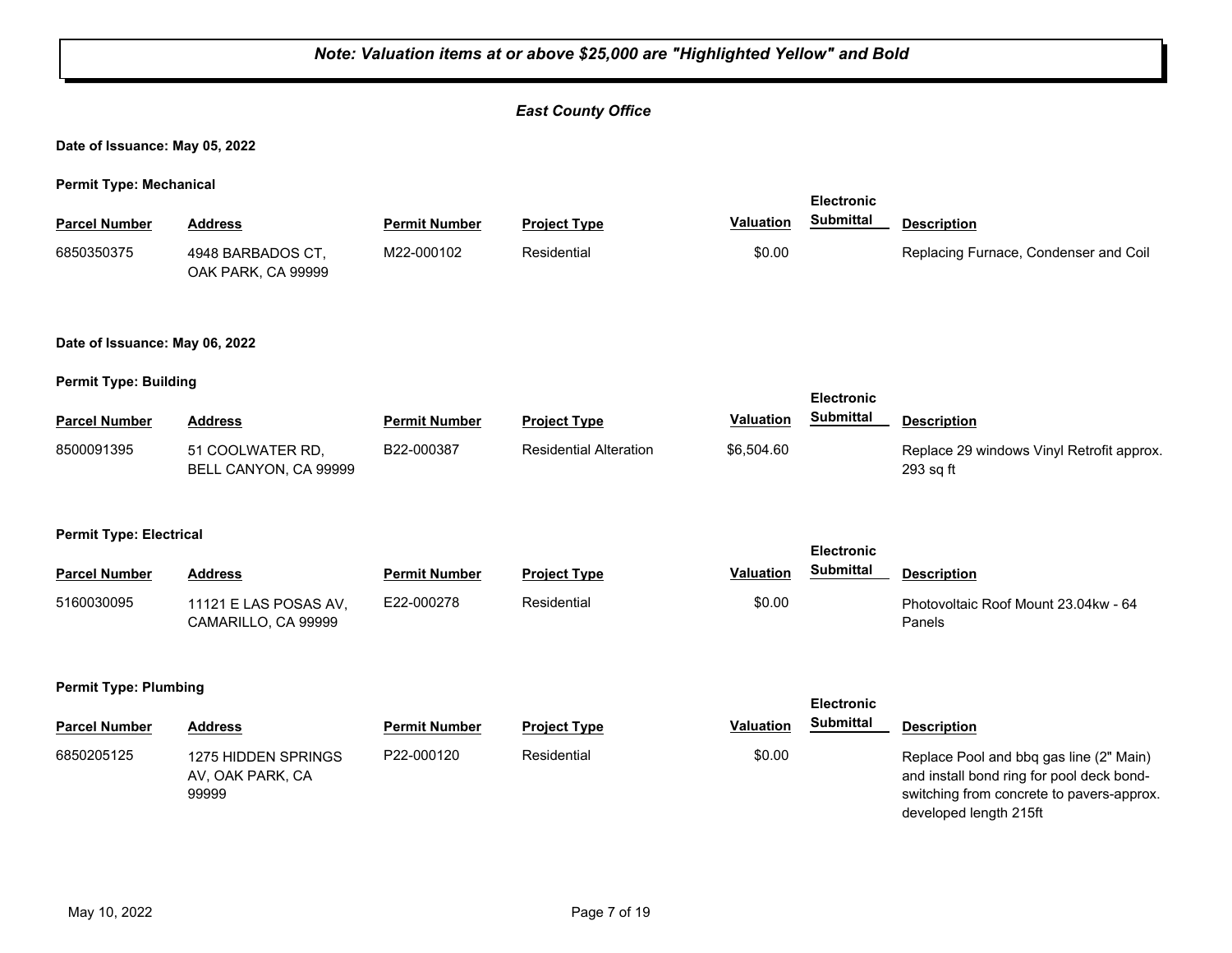**East County Office Valuation Subtotal: \$445,156.20**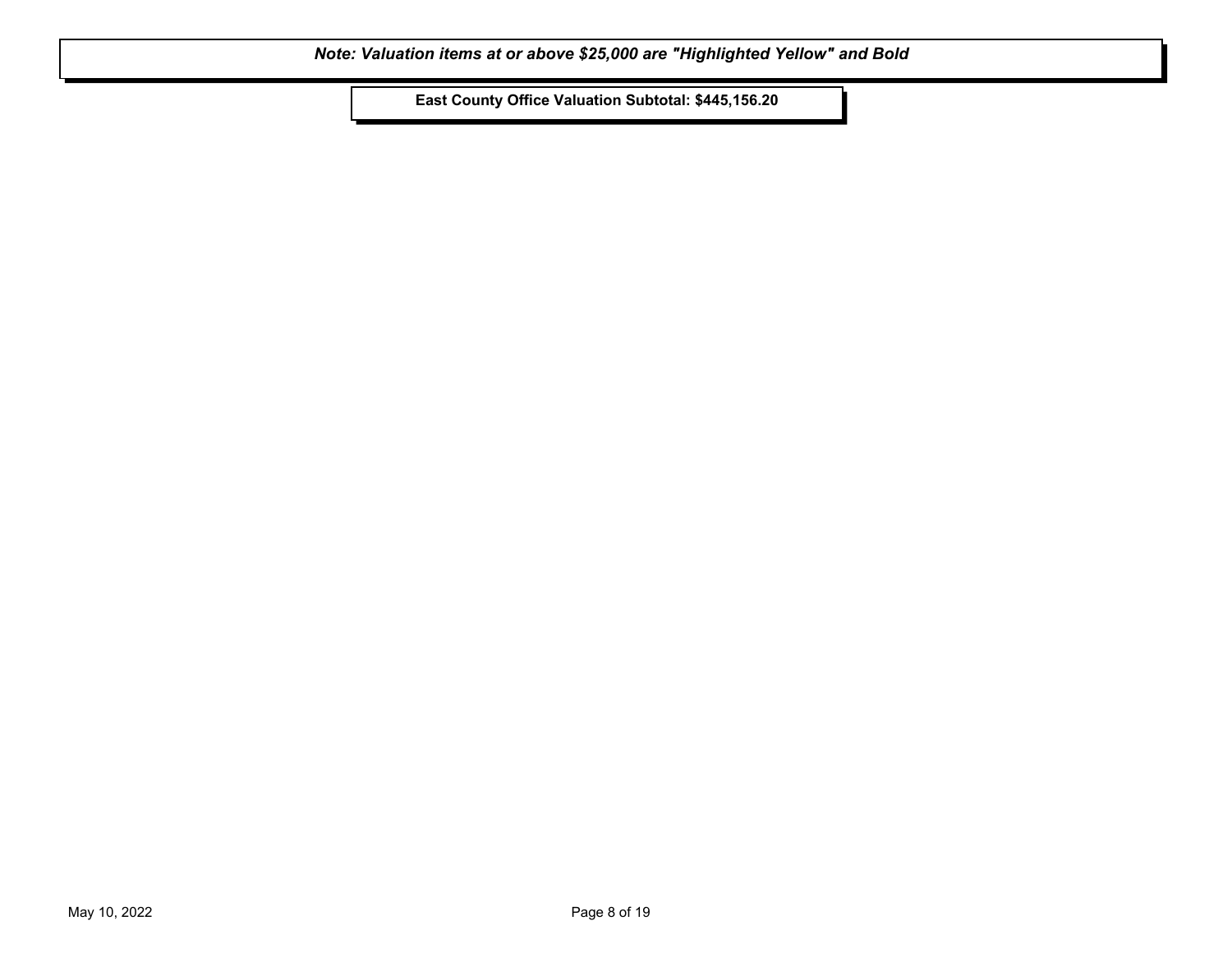**Date of Issuance: May 02, 2022**

**Permit Type: Building**

| . .                  |                                                                      |                      |                               |                  | <b>Electronic</b> |                                                                                                                                                                       |
|----------------------|----------------------------------------------------------------------|----------------------|-------------------------------|------------------|-------------------|-----------------------------------------------------------------------------------------------------------------------------------------------------------------------|
| <b>Parcel Number</b> | <b>Address</b>                                                       | <b>Permit Number</b> | <b>Project Type</b>           | <b>Valuation</b> | <b>Submittal</b>  | <b>Description</b>                                                                                                                                                    |
| 1330190090           | 4333 VINEYARD AV,<br>OXNARD, CA 93036                                | B21-000780           | Commercial                    | \$2,246.40       | Yes:              | Ventura County-JJC, Installation of<br>security screens and non-climb fencing<br>fabric to existing security fences                                                   |
| 0550180345           | 2950 E TELEGRAPH #66<br>RD, FILLMORE, CA 93015                       | B21-001113           | Commercial                    | \$3,262.00       | <b>Yes</b>        | Fire Damage Repair - SAP21-00016 -<br>Sister 10 roof trusses for a total of 330 sq.<br>ft. to existing, remove and repair 640 sq.<br>ft. of built-up roofing material |
| 1490062115           | 3488 ORANGE DR.<br>OXNARD, CA 99999                                  | B22-000356           | Demo                          | \$0.00           |                   | Demolish/reduce height for (11) cmu<br>columns, max height 3'                                                                                                         |
| 1520160195           | 100 ENCINO AV,<br>CAMARILLO, CA 99999                                | B22-000358           | Demo                          | \$0.00           |                   | Removal of shower and wet bar in rec.<br>room<br>Ref: CV21-0394                                                                                                       |
| 0460260170           | 20296 S SOUTH<br><b>MOUNTAIN RD, SANTA</b><br><b>PAULA, CA 99999</b> | B22-000359           | <b>Residential Alteration</b> | \$7,820.00       |                   | Re roof with comp shingles. 4600 sq ft                                                                                                                                |

#### **Permit Type: Combo**

| <b>Parcel Number</b> | Address                          | <b>Permit Number</b> | <b>Project Type</b> | <b>Valuation</b> | Submittal | <b>Description</b>                                                                                                            |
|----------------------|----------------------------------|----------------------|---------------------|------------------|-----------|-------------------------------------------------------------------------------------------------------------------------------|
| 0180213075           | 883 MORENO DR, OJAI,<br>CA 99999 | C22-000473           | Residential         | \$4.347.20       |           | Convert existing 56 sq. ft. laundry room<br>into a kitchen for permitted ADU, 40 sq.<br>ft.construct 2-hour fire wall and New |

Address Assignment

**Electronic**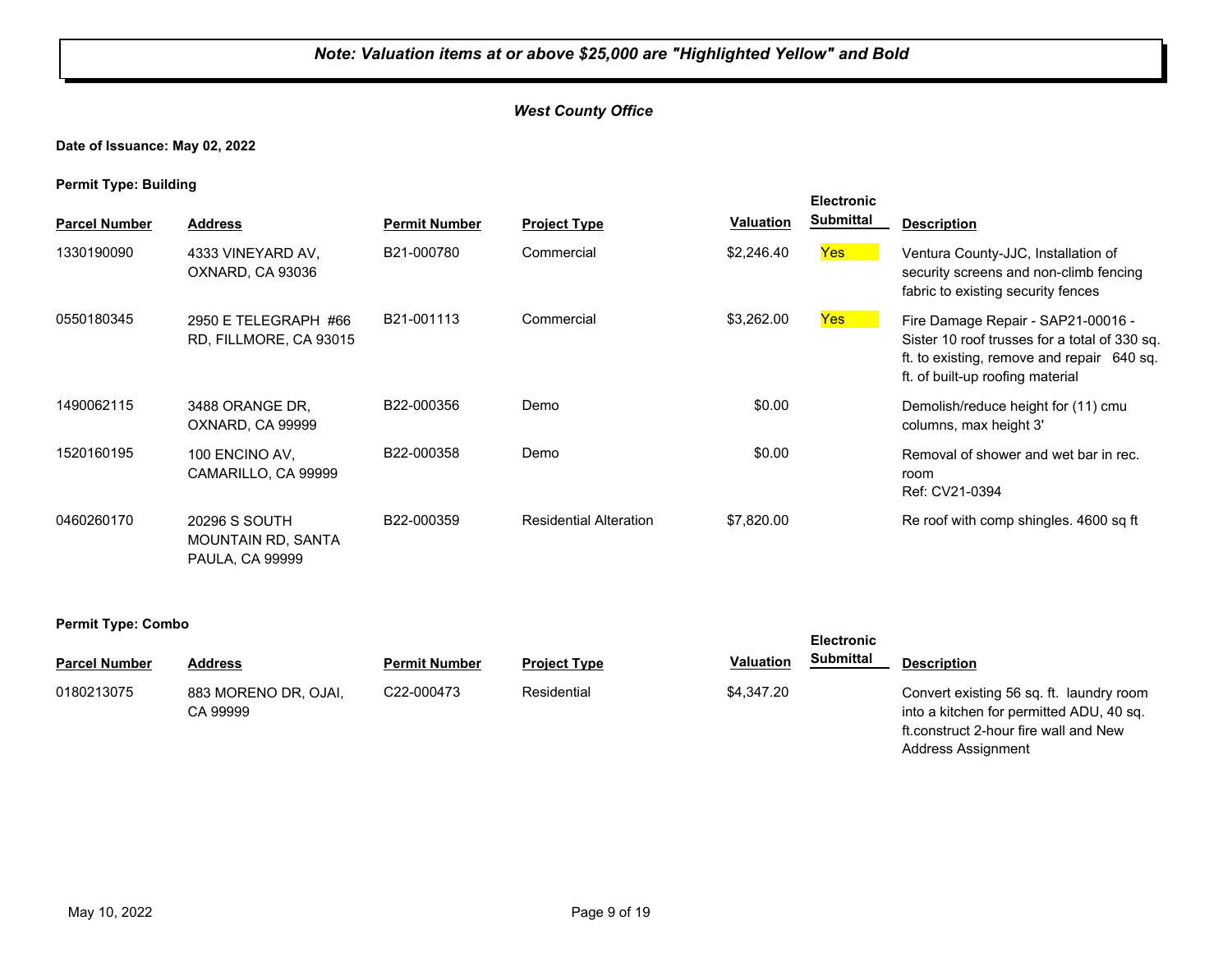#### **Date of Issuance: May 02, 2022**

**Permit Type: Electrical**

| . .<br><b>Parcel Number</b> | <b>Address</b>                                 | <b>Permit Number</b> | <b>Project Type</b> | <b>Valuation</b> | <b>Electronic</b><br><b>Submittal</b> |                                                                                                                                                      |
|-----------------------------|------------------------------------------------|----------------------|---------------------|------------------|---------------------------------------|------------------------------------------------------------------------------------------------------------------------------------------------------|
|                             |                                                |                      |                     |                  |                                       | <b>Description</b>                                                                                                                                   |
| 0350080030                  | 8302 SULPHUR<br>MOUNTAIN RD, OJAI, CA<br>93023 | E21-000655           | AG                  | \$0.00           |                                       | Installation of AG electrical service meter<br>and new wiring for existing barn<br>Revised 3/23/2 to add (2) 200 amp<br>subpanels                    |
| 0410170225                  | 1520 OAK AV, FILLMORE,<br>CA 93015             | E22-000253           | Residential         | \$0.00           |                                       | Installation of 3 battery backups                                                                                                                    |
| 7000200445                  | 11770 PACIFIC COAST<br>HY K, MALIBU, CA 99999  | E22-000254           | Residential         | \$0.00           | <b>Yes</b>                            | Installation of 1-Enphase battery backup<br>to existing solar PV system. Existing<br>loads will be relocated to existing 125A<br>backup loads panel. |
| 0170033170                  | 460 EL CONEJO DR.<br>OJAI, CA 99999            | E22-000260           | Residential         | \$0.00           | <b>Yes</b>                            | Installation of (!) Enphase battery backup<br>to existing solar PV system. Existing<br>loads will be relocated to new 200A<br>backup loads panel.    |

**Date of Issuance: May 03, 2022**

|                      |                                                                              |                      |                     |                  | <b>Electronic</b> |                                                                                                                              |
|----------------------|------------------------------------------------------------------------------|----------------------|---------------------|------------------|-------------------|------------------------------------------------------------------------------------------------------------------------------|
| <b>Parcel Number</b> | <b>Address</b>                                                               | <b>Permit Number</b> | <b>Project Type</b> | <b>Valuation</b> | <b>Submittal</b>  | <b>Description</b>                                                                                                           |
| 0170141030           | 166 S ALVARADO AV.<br>OJAI, CA 99999<br>162 S ALVARADO AV.<br>OJAI, CA 93023 | C22-000469           | Residential         | \$15,424.80      | <b>Yes</b>        | convert room addition into attached ADU<br>total of 517sf new heat pump and window<br>replacement 80sf, new 400 amps service |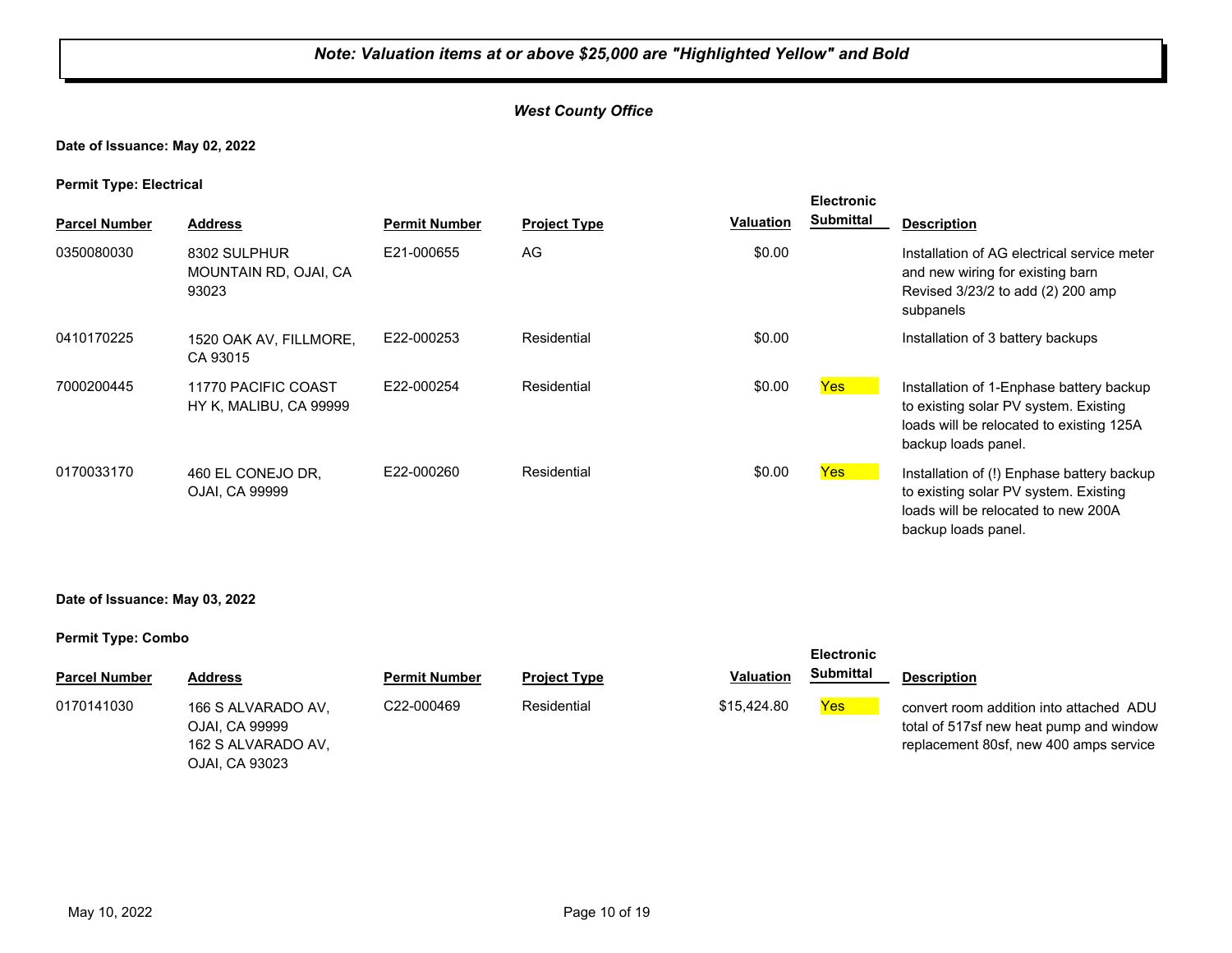#### *West County Office*

#### **Date of Issuance: May 03, 2022**

**Permit Type: Electrical**

| - -                  |                                                                                          |                      |                     |                  | <b>Electronic</b> |                                                                              |
|----------------------|------------------------------------------------------------------------------------------|----------------------|---------------------|------------------|-------------------|------------------------------------------------------------------------------|
| <b>Parcel Number</b> | <b>Address</b>                                                                           | <b>Permit Number</b> | <b>Project Type</b> | <b>Valuation</b> | <b>Submittal</b>  | <b>Description</b>                                                           |
| 1100292010           | 6163 N HEATHERTON DR.<br>CAMARILLO, CA 99999<br>6163 N HEATHERTON DR.<br>SOMIS, CA 93066 | E22-000374           | Residential         | \$0.00           | <b>Yes</b>        | Main panel upgrade to 200 amps.                                              |
| 1500050205           | 234 MISSION DR,<br>CAMARILLO, CA 99999                                                   | E22-000377           | Residential         | \$0.00           |                   | Installation of 6.600 kW roof mounted<br>solar system, 15 panels, 1 Inverter |

#### **Date of Issuance: May 04, 2022**

#### **Permit Type: Building**

| <b>Parcel Number</b> | <b>Address</b>                            | <b>Permit Number</b> | <b>Project Type</b>           | <b>Valuation</b> | <b>Electronic</b><br><b>Submittal</b> | <b>Description</b>                                                                                                                                                |
|----------------------|-------------------------------------------|----------------------|-------------------------------|------------------|---------------------------------------|-------------------------------------------------------------------------------------------------------------------------------------------------------------------|
| 1080140305           | 6817 COYOTE CANYON<br>RD. SOMIS, CA 93066 | B21-001121           | <b>Residential Accessory</b>  | \$14,625,60      | <b>Yes</b>                            | ATF- New retaining wall. 554SF                                                                                                                                    |
| 0170121420           | 125 S ARNAZ AV. OJAI.<br>CA 99999         | B22-000374           | <b>Residential Alteration</b> | \$2,380.00       |                                       | re-roof 1400sf asphalt shingles                                                                                                                                   |
| 2060254030           | 3829 OCEAN DR.<br>OXNARD, CA 99999        | B22-000379           | <b>Residential Alteration</b> | \$415.80         |                                       | Install guardrail/handrail (11LF) per original<br>plans C07-001271.                                                                                               |
| 0170122270           | 760 W EL ROBLAR DR.<br>OJAI, CA 99999     | B22-000380           | Demo                          | \$0.00           |                                       | Demolition of unpermitted garden hoop<br>structure, 300sf chicken coop, treehouse<br>structure, pool house and non permitted<br>accessory dwelling with bathroom. |

Ref. CV18-0397

30-Day Permit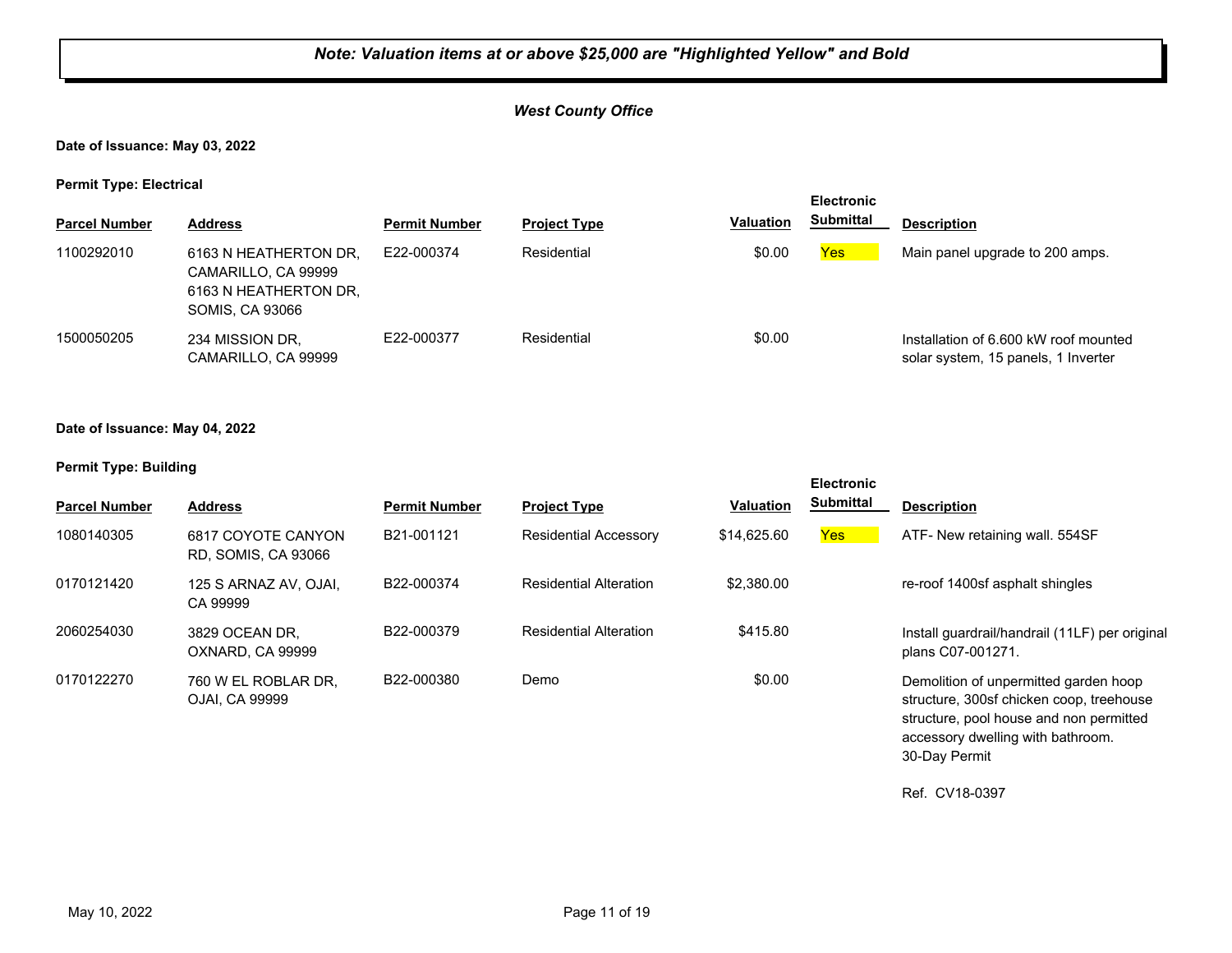#### *West County Office*

**Date of Issuance: May 04, 2022**

| . .<br><b>Parcel Number</b> | <b>Address</b>                                                         | <b>Permit Number</b> | <b>Project Type</b> | <b>Valuation</b> | <b>Electronic</b><br><b>Submittal</b> | <b>Description</b>                                                                                                                                                                              |
|-----------------------------|------------------------------------------------------------------------|----------------------|---------------------|------------------|---------------------------------------|-------------------------------------------------------------------------------------------------------------------------------------------------------------------------------------------------|
| 0330372090                  | 11408 N VENTURA AV,<br>OJAI, CA 93023                                  | C21-000773           | Commercial          | \$6,368.40       | <b>Yes</b>                            | CIRCLE K-Installation of food & coffee<br>equipment and hand sink. Remodel (E)<br>office & storage room into (N) storage /<br>utility room with a handsink and<br>3-compartment sink 146 sq. ft |
| 0300220255                  | 12519 OJAI-SANTA<br>PAULA RD, OJAI, CA<br>93023                        | C21-001054           | Residential         | \$42,180.00      | <b>Yes</b>                            | 300 sq. ft. addition to existing second<br>dwelling                                                                                                                                             |
| 1440052135                  | 944 LEMAR AV, OXNARD,<br>CA 99999<br>944 LEMAR AV, OXNARD,<br>CA 93036 | C22-000480           | Residential         | \$3,019.20       |                                       | ATF- Water heater change out/ relocation<br>and upgrade electrical service panel to<br>100amps.<br>Ref. CV21-0194                                                                               |
| 0180022195                  | 565 PALA DR, OJAI, CA<br>99999                                         | C22-000481           | Residential         | \$0.00           |                                       | adding outlets and underground conduit for<br>outdoor lighting                                                                                                                                  |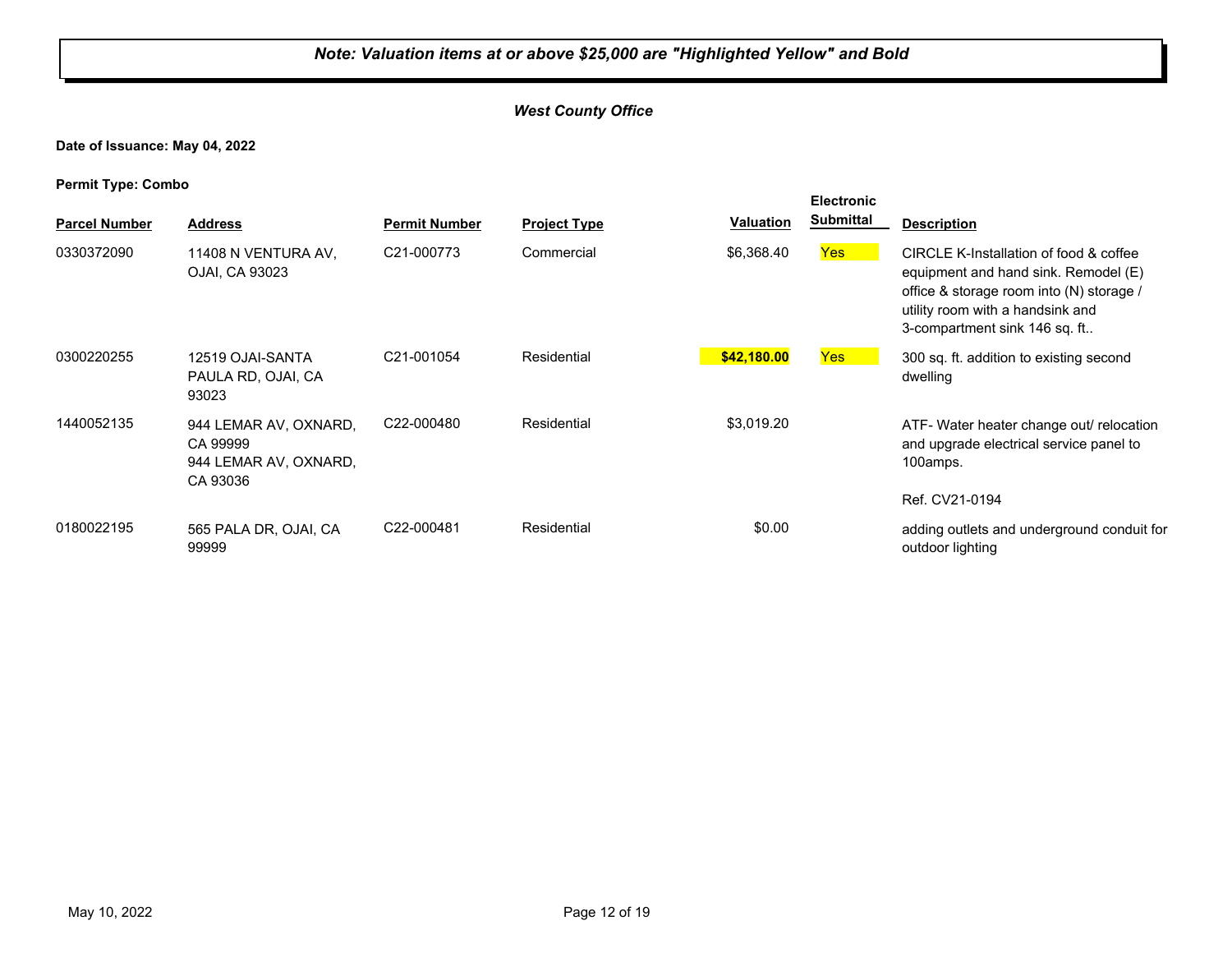#### **Date of Issuance: May 04, 2022**

**Permit Type: Electrical**

|                      |                                                                          |                      |                     |                  | <b>Electronic</b> |                                                                                                 |
|----------------------|--------------------------------------------------------------------------|----------------------|---------------------|------------------|-------------------|-------------------------------------------------------------------------------------------------|
| <b>Parcel Number</b> | <b>Address</b>                                                           | <b>Permit Number</b> | <b>Project Type</b> | <b>Valuation</b> | <b>Submittal</b>  | <b>Description</b>                                                                              |
| 0610021070           | 98 MOUNTAIN VIEW ST.<br>OJAI, CA 99999                                   | E22-000251           | Residential         | \$13,870.00      | <b>Yes</b>        | Install roof-mounted PV system. 3.55 kW.<br>1 battery back up                                   |
| 0560041185           | 969 N MAIN ST,<br>FILLMORE, CA 93015<br>969 N MAIN ST, PIRU, CA<br>99999 | E22-000380           | Residential         | \$0.00           |                   | Installation of a roof mounted solar PV<br>4.575KW with 15 modules.                             |
| 0560041185           | 973 N MAIN ST,<br>FILLMORE, CA 93015<br>973 N MAIN ST, PIRU, CA<br>99999 | E22-000381           | Residential         | \$0.00           |                   | Installation of a roof mounted solar PV<br>4.575KW with 15 modules.                             |
| 1440031045           | 393 LEMAR AV, OXNARD,<br>CA 93036<br>393 LEMAR AV, OXNARD,<br>CA 99999   | E22-000382           | Residential         | \$0.00           | <b>Yes</b>        | Install roof mounted solar PV 7.20KW with<br>18 modules and a main panel upgrade to<br>225amps. |
| 0320110225           | 1945 SILVER SPUR CR,<br>OJAI, CA 99999                                   | E22-000383           | Residential         | \$0.00           | <b>Yes</b>        | installation of flush roof mounted solar pv<br>panels: 3.24 inverters 1                         |
| 0310092015           | 284 BURNHAM RD, OJAI,<br>CA 99999                                        | E22-000385           | Residential         | \$0.00           | <b>Yes</b>        | installation of flush roof mounted pv<br>system panels (14), 5.04 kw, 1 inverters               |

**Date of Issuance: May 05, 2022**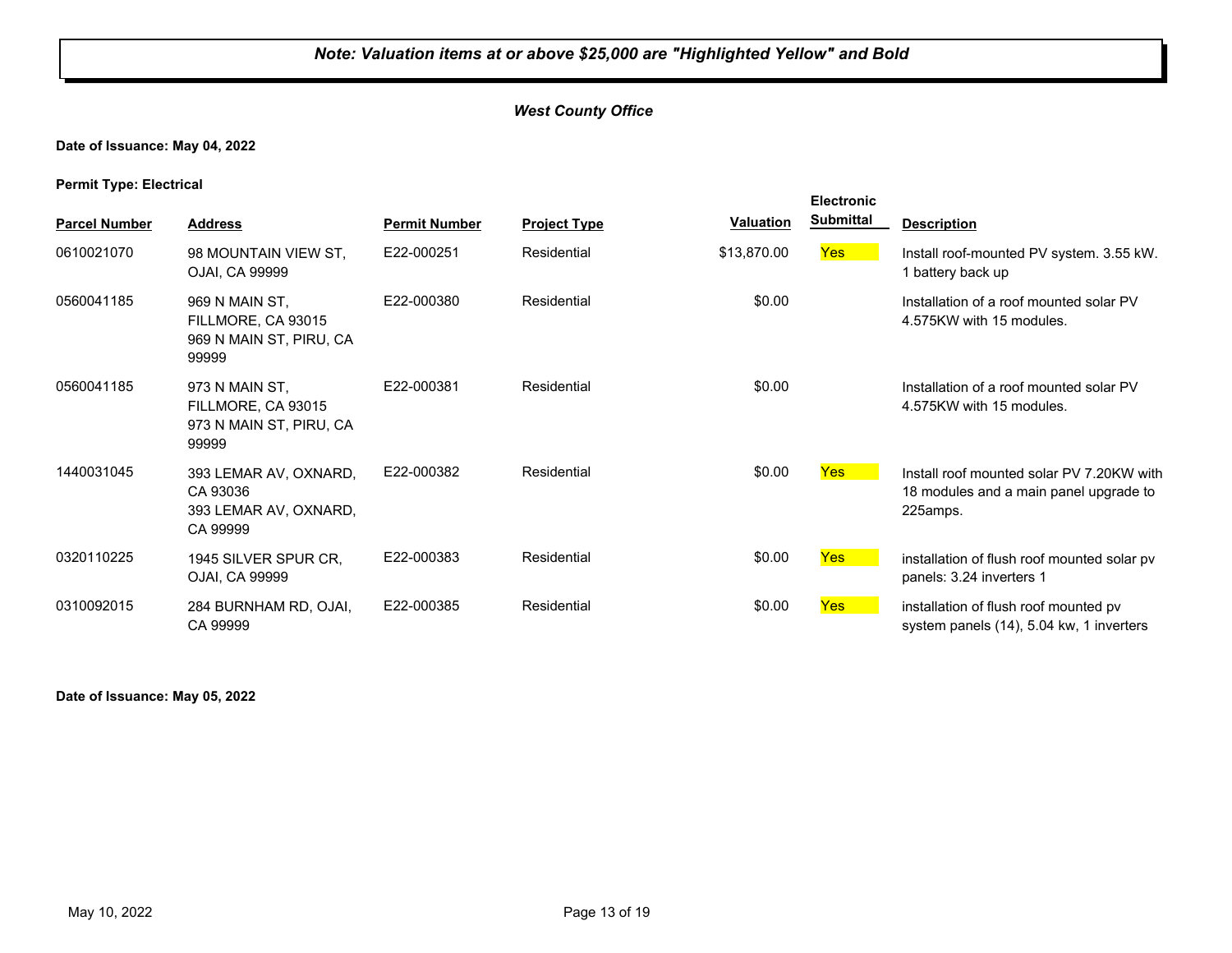**Date of Issuance: May 05, 2022**

**Permit Type: Building**

| . .                  |                                               |                      |                               |                  | <b>Electronic</b> |                                                                                                    |
|----------------------|-----------------------------------------------|----------------------|-------------------------------|------------------|-------------------|----------------------------------------------------------------------------------------------------|
| <b>Parcel Number</b> | <b>Address</b>                                | <b>Permit Number</b> | <b>Project Type</b>           | <b>Valuation</b> | <b>Submittal</b>  | <b>Description</b>                                                                                 |
| 0340220205           | 10692 ENCINO DR. OAK<br><b>VIEW, CA 93022</b> | B22-000202           | <b>Residential Accessory</b>  | \$6,336.00       | <b>Yes</b>        | Construction of new 6' tall retaining wall<br>(240LF)                                              |
|                      |                                               |                      |                               |                  |                   | Pool under separate permit C21-001359                                                              |
| 1500020035           | 721 ANACAPA DR,<br>CAMARILLO, CA 99999        | B22-000381           | <b>Residential Alteration</b> | \$3,060,00       |                   | Remove and Reroof 1,800 sq. ft. comp<br>shingles                                                   |
| 1530031155           | 700 N LOOP DR.<br>CAMARILLO, CA 99999         | B22-000384           | <b>Residential Alteration</b> | \$2,040.00       |                   | Re roof using comp shingles. 1200 sq ft<br>over house                                              |
| 1090233055           | 1135 TRUENO AV.<br>CAMARILLO, CA 99999        | B22-000385           | <b>Residential Alteration</b> | \$13,330,00      |                   | Reroof house and attached garage, 4900<br>SF, remove existing and apply 1/2" OSB<br>and 30 yr comp |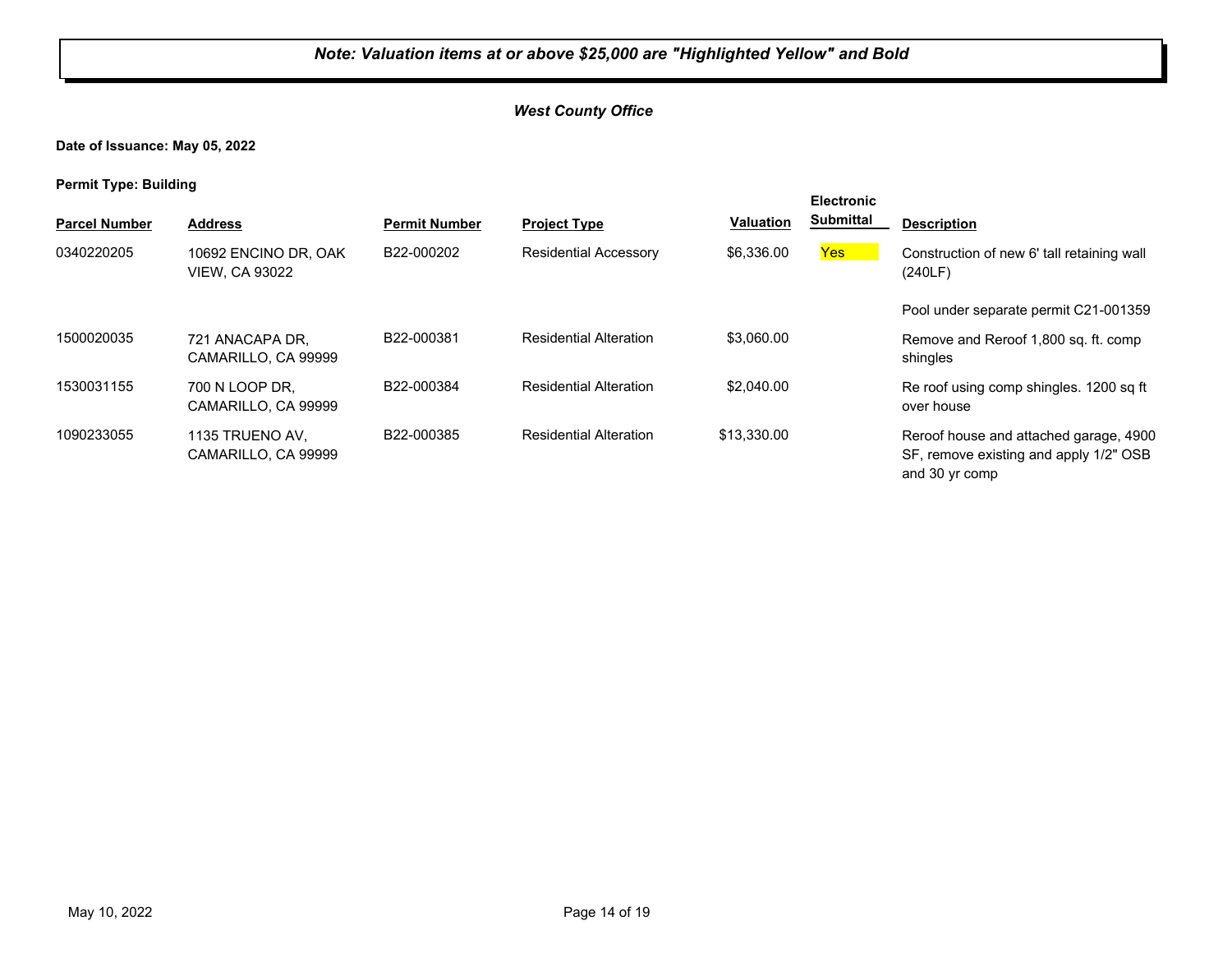#### *West County Office*

#### **Date of Issuance: May 05, 2022**

| <b>Parcel Number</b> | <b>Address</b>                                                                 | <b>Permit Number</b>    | <b>Project Type</b> | <b>Valuation</b> | <b>Electronic</b><br><b>Submittal</b> | <b>Description</b>                                                                                                   |
|----------------------|--------------------------------------------------------------------------------|-------------------------|---------------------|------------------|---------------------------------------|----------------------------------------------------------------------------------------------------------------------|
| 1090243065           | 953 TRUENO AV.<br>CAMARILLO, CA 93010<br>955 TRUENO AV.<br>CAMARILLO, CA 93010 | C21-000920              | <b>NSFR</b>         | \$71,077.20      | Yes                                   | Convert newly excavated basement<br>(B20-000869) area into an ADU. (732)<br>Sq.Ft.)                                  |
| 1520140255           | 130 AVOCADO PL.<br>CAMARILLO, CA 93010                                         | C21-000926              | PoolSpa             | \$35.191.10      | <b>Yes</b>                            | Construct new pool and spa wit vaulted<br>pool cover                                                                 |
| 0100090110           | 963 N FAIRVIEW RD.<br>OJAI. CA 93023                                           | C21-001224              | Agricultural        | \$18,687.50      | <b>Yes</b>                            | construction of 625 sq ft ag building                                                                                |
| 0240101110           | 252 AV DE LA VEREDA,<br>OJAI, CA 93023                                         | C <sub>21</sub> -001379 | Residential         | \$0.00           |                                       | Installation of new HVAC system, 400 SF<br>duct work                                                                 |
| 2060253040           | 3749 OCEAN DR.<br>OXNARD, CA 93035                                             | C <sub>21</sub> -001390 | <b>NSFR</b>         | \$538,974.50     | <b>Yes</b>                            | Construction of a new 3,483SF 3-story<br>single family dwelling with attached 278SF<br>decks and 553SF 2-car garage. |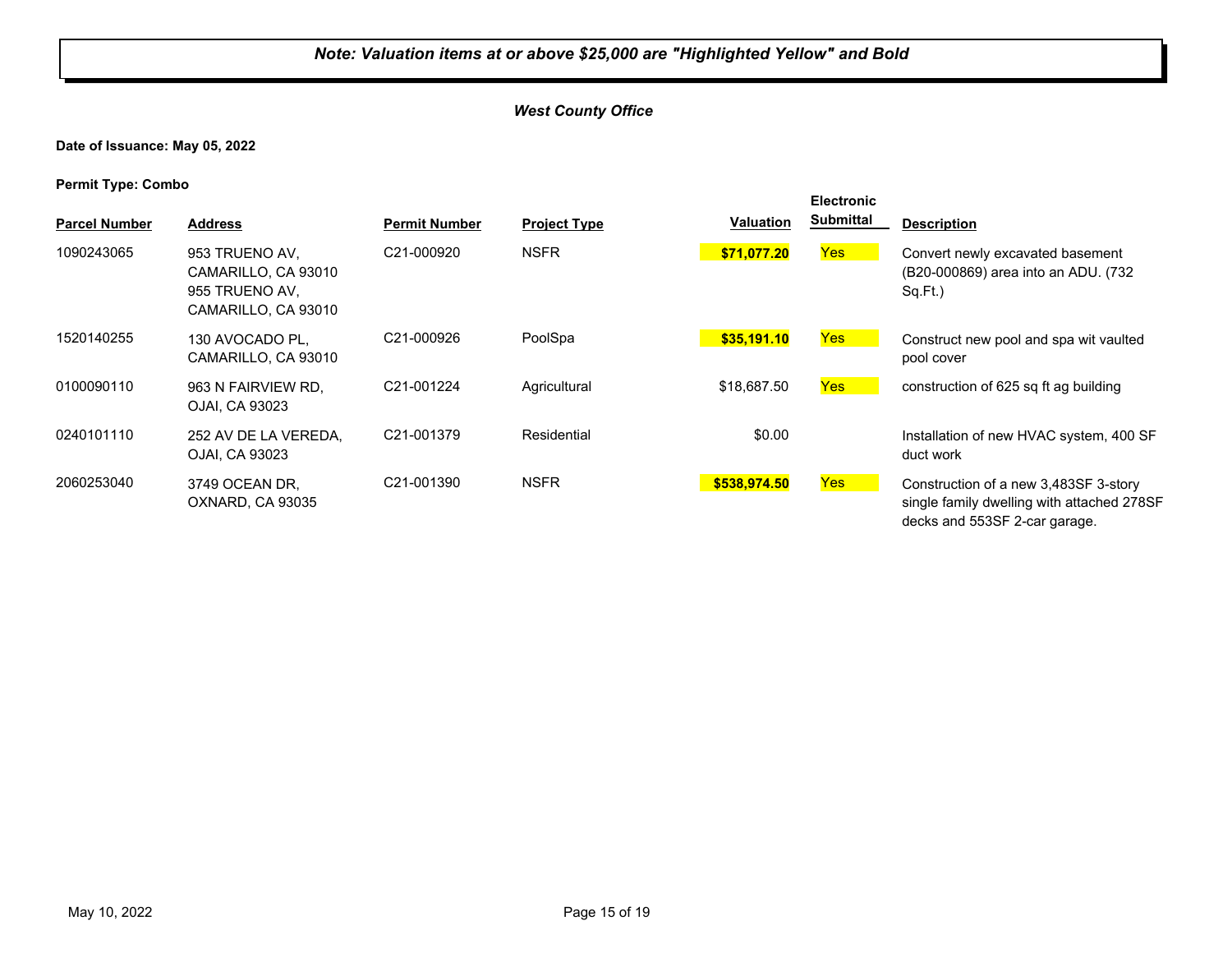#### *West County Office*

#### **Date of Issuance: May 05, 2022**

#### **Permit Type: Electrical**

| <b>Parcel Number</b> | <b>Address</b>                                                                          | <b>Permit Number</b> | <b>Project Type</b> | <b>Valuation</b> | <b>Electronic</b><br><b>Submittal</b> | <b>Description</b>                                                                           |
|----------------------|-----------------------------------------------------------------------------------------|----------------------|---------------------|------------------|---------------------------------------|----------------------------------------------------------------------------------------------|
| 0320062095           | 2363 BURNHAM RD,<br>OJAI, CA 93023<br>2363 BURNHAM RD,<br>OJAI, CA 99999                | E22-000242           | Residential         | \$0.00           | Yes                                   | Install roof mounted solar PV 13.5KW with<br>36 modules and 4 new battery back up<br>system. |
| 0240042040           | 1187 CREEK RD, OJAI,<br>CA 99999                                                        | E22-000252           | Residential         | \$0.00           | Yes <sup>1</sup>                      | Install roof mounted solar PV 4.46KW with<br>19 modules. Main panel upgrade<br>225amps.      |
| 0310175120           | 95 HILL ST, OJAI, CA<br>99999                                                           | E22-000366           | Residential         | \$0.00           | <b>Yes</b>                            | Main panel upgrade to 200 amps.                                                              |
| 0340111105           | 255 E OAK VIEW AV,<br><b>OAK VIEW, CA 93022</b><br>255 E OAK VIEW AV,<br>OJAI, CA 99999 | E22-000376           | Residential         | \$0.00           | <b>Yes</b>                            | Install roof mounted PV system. 4.320<br>kW.                                                 |
| 1450101255           | 242 WALNUT DR.<br>OXNARD, CA 99999                                                      | E22-000386           | Residential         | \$0.00           |                                       | Electrical service panel upgrade, 200<br>amps, same location                                 |

#### **Permit Type: Plumbing**

| ___                  |                                      |                      |                     |           | <b>Electronic</b> |                                |
|----------------------|--------------------------------------|----------------------|---------------------|-----------|-------------------|--------------------------------|
| <b>Parcel Number</b> | <b>Address</b>                       | <b>Permit Number</b> | <b>Project Type</b> | Valuation | Submittal         | <b>Description</b>             |
| 0900102040           | 11427 ASTER ST.<br>VENTURA, CA 99999 | P22-000119           | Residential         | \$0.00    |                   | Replace 30 Ln Ft of sewer line |

#### **Date of Issuance: May 06, 2022**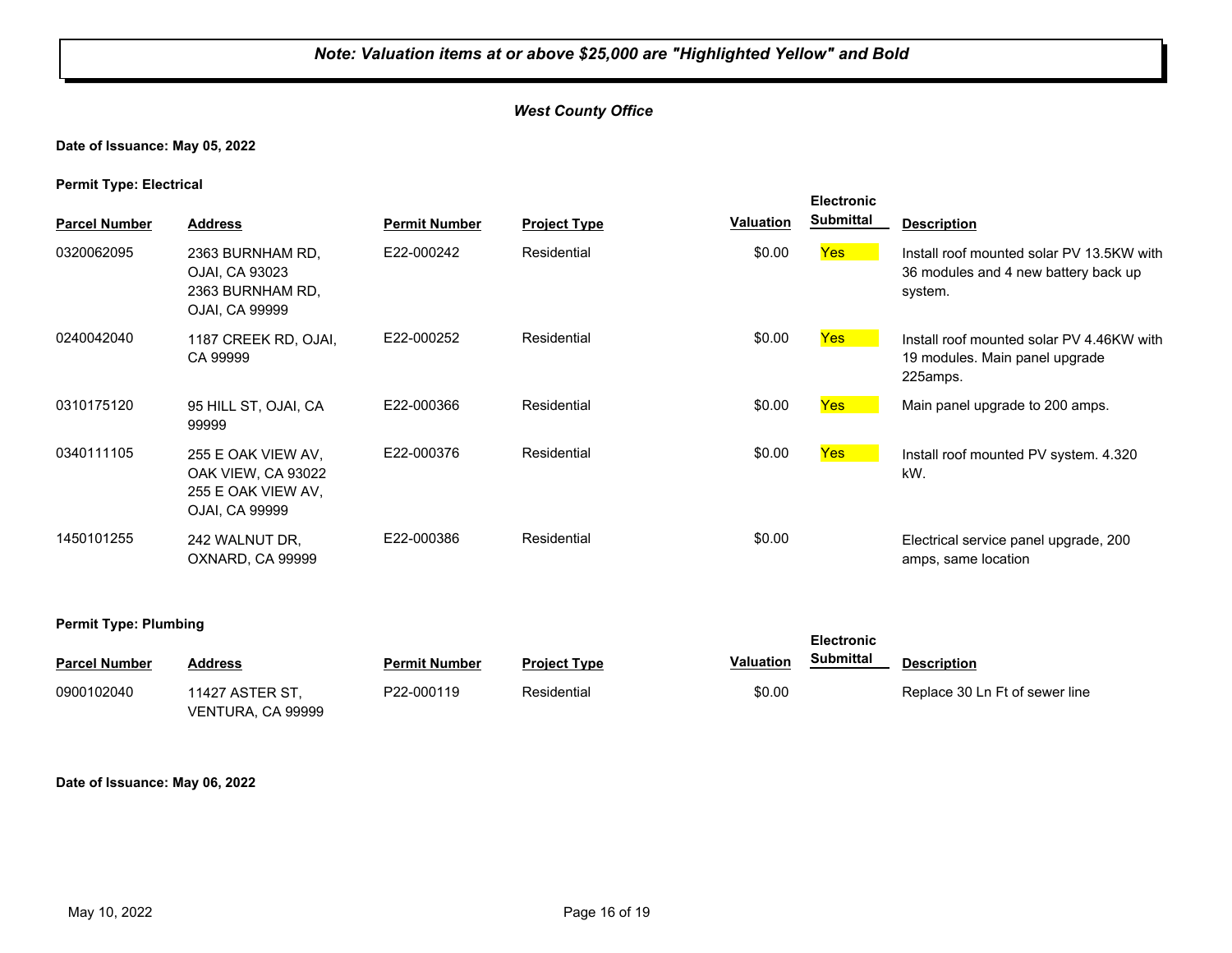#### *West County Office*

**Date of Issuance: May 06, 2022**

**Permit Type: Building**

| . .                  |                                     |                      |                               |                  | <b>Electronic</b> |                                                                                                                             |
|----------------------|-------------------------------------|----------------------|-------------------------------|------------------|-------------------|-----------------------------------------------------------------------------------------------------------------------------|
| <b>Parcel Number</b> | <b>Address</b>                      | <b>Permit Number</b> | <b>Project Type</b>           | <b>Valuation</b> | <b>Submittal</b>  | <b>Description</b>                                                                                                          |
| 0300220365           | I WATTS TREE RANCH<br>RD. CA        | B22-000113           | AG                            | \$45,029.40      | <b>Yes</b>        | Construction of 1506 SF horse barn                                                                                          |
| 0100050140           | 3424 MARICOPA RD.<br>OJAI, CA 99999 | B22-000386           | <b>Residential Alteration</b> | \$9.750.00       |                   | Remove and reroof 4,500 sq. ft. of comp<br>shingles on main dwelling and attached<br>garage, replace sheathing as necessary |

| <b>Parcel Number</b> | <b>Address</b>                          | <b>Permit Number</b>    | <b>Project Type</b> | <b>Valuation</b> | <b>Electronic</b><br><b>Submittal</b> | <b>Description</b>                                                                                                                                                                                                                       |
|----------------------|-----------------------------------------|-------------------------|---------------------|------------------|---------------------------------------|------------------------------------------------------------------------------------------------------------------------------------------------------------------------------------------------------------------------------------------|
| 1490051100           | 2569 EUCALYPTUS DR.<br>OXNARD, CA 93036 | C21-000343              | Residential         | \$15,288.00      | <b>Yes</b>                            | construction of an attached 910 sq ft solid<br>patio cover located at the rear of the sfd                                                                                                                                                |
| 0430060465           | 1394 GRAND AV.<br>FILLMORE, CA 93015    | C21-000645              | Residential         | \$209,028.10     | Yes                                   | Construct 1,406 sq. ft. addition and 200<br>sq. ft. interior remodel, installation of 2<br>skylights, fireplace, new French doors,<br>new window, *Fire Sprinklers are to be<br>installed throughout the dwelling per Fire<br>Clearance* |
| 0240042015           | 902 CREEK RD, OJAI, CA<br>93023         | C <sub>21</sub> -001371 | <b>NSFR</b>         | \$123,331.30     | Yes                                   | Construct 767 sq. ft. Care Taker Dwelling,<br>with 252 sq. ft. of covered porch area and<br>475 sq. ft. carport - New Address<br>Assignment                                                                                              |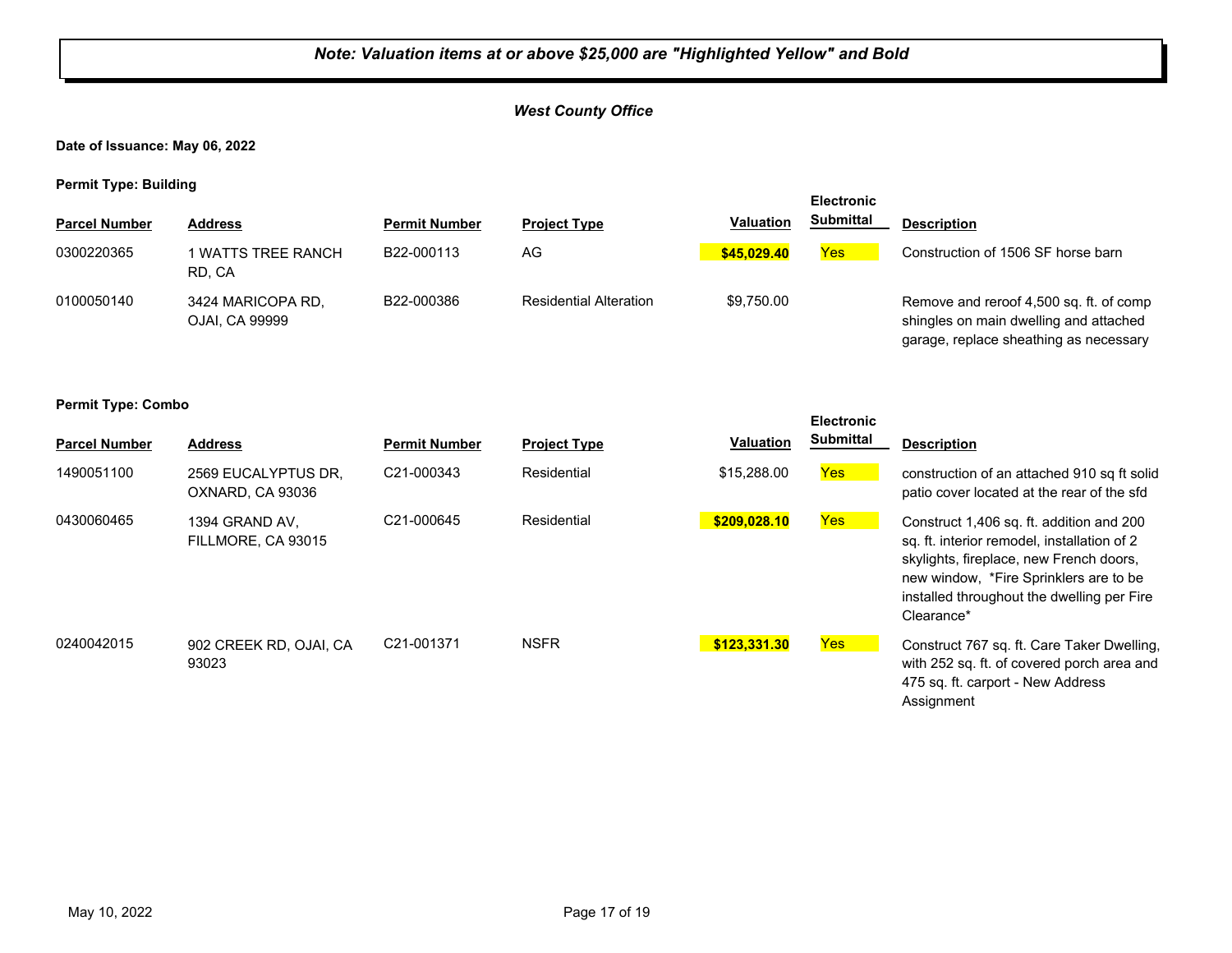#### *West County Office*

**Date of Issuance: May 06, 2022**

**Permit Type: Electrical**

| . .                  |                                                                                  |                      |                     |           | <b>Electronic</b> |                                               |
|----------------------|----------------------------------------------------------------------------------|----------------------|---------------------|-----------|-------------------|-----------------------------------------------|
| <b>Parcel Number</b> | <b>Address</b>                                                                   | <b>Permit Number</b> | <b>Project Type</b> | Valuation | <b>Submittal</b>  | <b>Description</b>                            |
| 0320192015           | 2550 BONMARK DR.<br>OJAI, CA 93023<br>2550 BONMARK DR.<br>OJAI, CA 99999         | E22-000259           | Residential         | \$0.00    | Yes               | Install roof mounted PV system 9.6 kW.        |
| 0320110225           | 1945 SILVER SPUR CR,<br>OJAI, CA 93023<br>1945 SILVER SPUR CR.<br>OJAI, CA 99999 | E22-000387           | Residential         | \$0.00    |                   | Main panel upgrade from 100 amp to 200<br>amp |

**West County Office Valuation Subtotal: \$1,207,082.50**

**Total Unincorporated Weekly Valuation: \$1,652,238.70**